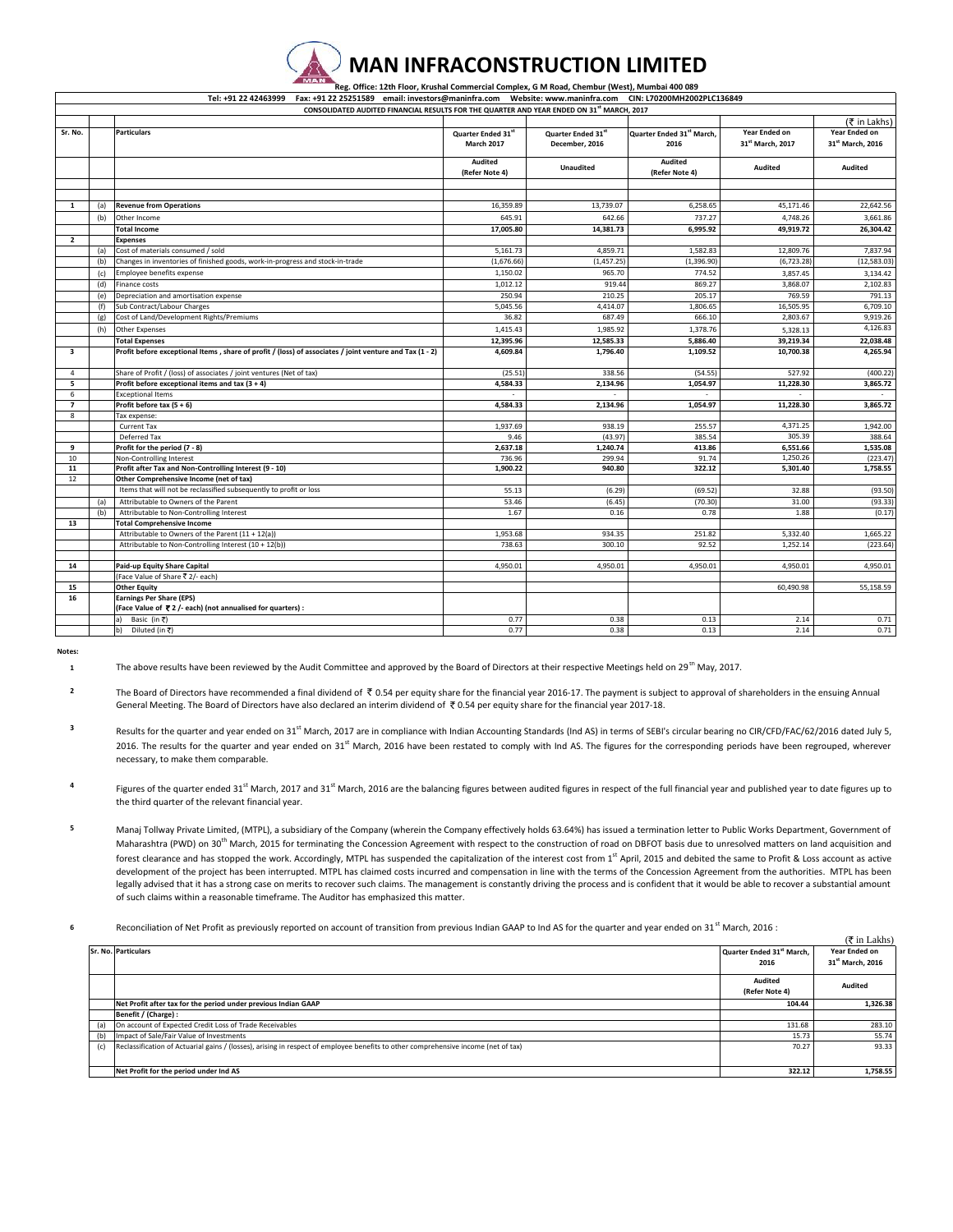**7** Reconciliation of equity as previously reported on account of transition from previous Indian GAAP to Ind AS as at 31<sup>st</sup> March, 2016 : (₹ in Lakhs)

|  | Sr. No. Particulars                                     |                              |
|--|---------------------------------------------------------|------------------------------|
|  |                                                         | 31 <sup>st</sup> March, 2016 |
|  |                                                         | Audited                      |
|  | <b>Equity under Previous IGAAP</b>                      | 55,528.92                    |
|  | <b>Adiustments</b>                                      |                              |
|  | On account of Expected Credit Loss of Trade Receivables | (441.42)                     |
|  | (b) Impact of Sale/Fair Value of Investments            | 71.09                        |
|  | Equity as per Ind AS                                    | 55,158.59                    |

**8**

In first six months of the year, the Company's stake in Man Realtors and Holdings Private Limited (MRHPL) got diluted from 100% to 84.75% and accordingly, MRHPL ceased to be a wholly owned subsidiary of the Company. In May Company's stake in MRHPL was further diluted to 75.75%. In April 2016, the Company increased its stake in MICL Realty LLP from 36% to 46%.

**9** The Standalone Financial Results of the Company are available on the website of the Company www.maninfra.com and on the website of the National Stock Exchange of India Limited www.nseindia.com and of BSE Limited www.bseind Key Standalone financial information is as follows:

|         |                                        |                              |                                 |                              |                              | $(5$ in Lakhs)               |
|---------|----------------------------------------|------------------------------|---------------------------------|------------------------------|------------------------------|------------------------------|
| Sr. No. | <b>Particulars</b>                     | <b>Quarter Ended</b>         | <b>Quarter Ended</b>            | <b>Quarter Ended</b>         | <b>Year Ended</b>            |                              |
|         |                                        |                              |                                 |                              |                              |                              |
|         |                                        | 31 <sup>st</sup> March, 2017 | 31 <sup>st</sup> December, 2016 | 31 <sup>st</sup> March, 2016 | 31 <sup>st</sup> March, 2017 | 31 <sup>st</sup> March, 2016 |
|         |                                        |                              |                                 |                              |                              |                              |
|         |                                        | Audited                      | <b>Unaudited</b>                | Audited                      | Audited                      | Audited                      |
|         |                                        | (Refer Note 4)               |                                 | (Refer Note 4)               |                              |                              |
|         | Total Revenue (Including Other Income) | 6.920.69                     | 4.948.84                        | 6,797.07                     | 22,501.27                    | 26,417.62                    |
|         | Profit/Loss before Tax                 | 2,750.33                     | 1,308.56                        | 1,427.50                     | 8,866.69                     | 6,543.92                     |
|         | Profit/Loss after Tax                  | 1,720.37                     | 834.11                          | 880.63                       | 5,962.15                     | 4,305.95                     |

**10**

Unaudited Consolidated Segment wise Revenue, Results, Assets and Liabilities for the Quarter and Year ended on 31st March, 2017:

|                                                                                                                                                                                                                                                                                                                                                                                                                                                                                                                                                                                                                                                                                          |                                                                                                                 |                                                                                                 |                              | $(5$ in Lakhs)                                                                                                  |
|------------------------------------------------------------------------------------------------------------------------------------------------------------------------------------------------------------------------------------------------------------------------------------------------------------------------------------------------------------------------------------------------------------------------------------------------------------------------------------------------------------------------------------------------------------------------------------------------------------------------------------------------------------------------------------------|-----------------------------------------------------------------------------------------------------------------|-------------------------------------------------------------------------------------------------|------------------------------|-----------------------------------------------------------------------------------------------------------------|
| Quarter Ended on                                                                                                                                                                                                                                                                                                                                                                                                                                                                                                                                                                                                                                                                         | Quarter Ended on                                                                                                | Quarter Ended on 31st                                                                           | Year Ended on                | Year Ended on                                                                                                   |
| 31st March, 2017                                                                                                                                                                                                                                                                                                                                                                                                                                                                                                                                                                                                                                                                         | 31st December, 2016                                                                                             | <b>March. 2016</b>                                                                              | 31 <sup>st</sup> March, 2017 | 31 <sup>st</sup> March, 2016                                                                                    |
|                                                                                                                                                                                                                                                                                                                                                                                                                                                                                                                                                                                                                                                                                          |                                                                                                                 |                                                                                                 |                              |                                                                                                                 |
|                                                                                                                                                                                                                                                                                                                                                                                                                                                                                                                                                                                                                                                                                          |                                                                                                                 |                                                                                                 |                              |                                                                                                                 |
|                                                                                                                                                                                                                                                                                                                                                                                                                                                                                                                                                                                                                                                                                          |                                                                                                                 |                                                                                                 |                              | (Refer Note below)                                                                                              |
|                                                                                                                                                                                                                                                                                                                                                                                                                                                                                                                                                                                                                                                                                          |                                                                                                                 |                                                                                                 |                              |                                                                                                                 |
|                                                                                                                                                                                                                                                                                                                                                                                                                                                                                                                                                                                                                                                                                          |                                                                                                                 |                                                                                                 |                              |                                                                                                                 |
| 19,395.34                                                                                                                                                                                                                                                                                                                                                                                                                                                                                                                                                                                                                                                                                | 13,166.60                                                                                                       |                                                                                                 | 47,163.49                    |                                                                                                                 |
| 469.53                                                                                                                                                                                                                                                                                                                                                                                                                                                                                                                                                                                                                                                                                   | 1,228.93                                                                                                        |                                                                                                 | 4,143.35                     |                                                                                                                 |
|                                                                                                                                                                                                                                                                                                                                                                                                                                                                                                                                                                                                                                                                                          |                                                                                                                 |                                                                                                 |                              |                                                                                                                 |
| 19,864.87                                                                                                                                                                                                                                                                                                                                                                                                                                                                                                                                                                                                                                                                                | 14,395.53                                                                                                       |                                                                                                 | 51,306.84                    |                                                                                                                 |
| 3,504.98                                                                                                                                                                                                                                                                                                                                                                                                                                                                                                                                                                                                                                                                                 | 656.46                                                                                                          |                                                                                                 | 6,135.38                     |                                                                                                                 |
| 16,359.89                                                                                                                                                                                                                                                                                                                                                                                                                                                                                                                                                                                                                                                                                | 13,739.07                                                                                                       |                                                                                                 | 45,171.46                    |                                                                                                                 |
|                                                                                                                                                                                                                                                                                                                                                                                                                                                                                                                                                                                                                                                                                          |                                                                                                                 |                                                                                                 |                              |                                                                                                                 |
|                                                                                                                                                                                                                                                                                                                                                                                                                                                                                                                                                                                                                                                                                          |                                                                                                                 |                                                                                                 |                              |                                                                                                                 |
| 4,547.08                                                                                                                                                                                                                                                                                                                                                                                                                                                                                                                                                                                                                                                                                 | 1,294.27                                                                                                        |                                                                                                 | 7,497.16                     |                                                                                                                 |
| 580.66                                                                                                                                                                                                                                                                                                                                                                                                                                                                                                                                                                                                                                                                                   | 1,278.20                                                                                                        |                                                                                                 | 3,734.05                     |                                                                                                                 |
| 468.71                                                                                                                                                                                                                                                                                                                                                                                                                                                                                                                                                                                                                                                                                   | 481.93                                                                                                          |                                                                                                 | 3,865.16                     |                                                                                                                 |
| 5,596.45                                                                                                                                                                                                                                                                                                                                                                                                                                                                                                                                                                                                                                                                                 | 3,054.40                                                                                                        |                                                                                                 | 15,096.37                    |                                                                                                                 |
| 1,012.12                                                                                                                                                                                                                                                                                                                                                                                                                                                                                                                                                                                                                                                                                 | 919.44                                                                                                          |                                                                                                 | 3,868.07                     |                                                                                                                 |
| 4,584.33                                                                                                                                                                                                                                                                                                                                                                                                                                                                                                                                                                                                                                                                                 | 2,134.96                                                                                                        |                                                                                                 | 11,228.30                    |                                                                                                                 |
|                                                                                                                                                                                                                                                                                                                                                                                                                                                                                                                                                                                                                                                                                          |                                                                                                                 |                                                                                                 |                              |                                                                                                                 |
|                                                                                                                                                                                                                                                                                                                                                                                                                                                                                                                                                                                                                                                                                          |                                                                                                                 |                                                                                                 |                              |                                                                                                                 |
|                                                                                                                                                                                                                                                                                                                                                                                                                                                                                                                                                                                                                                                                                          |                                                                                                                 |                                                                                                 |                              |                                                                                                                 |
|                                                                                                                                                                                                                                                                                                                                                                                                                                                                                                                                                                                                                                                                                          |                                                                                                                 |                                                                                                 |                              |                                                                                                                 |
|                                                                                                                                                                                                                                                                                                                                                                                                                                                                                                                                                                                                                                                                                          |                                                                                                                 |                                                                                                 |                              |                                                                                                                 |
|                                                                                                                                                                                                                                                                                                                                                                                                                                                                                                                                                                                                                                                                                          |                                                                                                                 |                                                                                                 |                              |                                                                                                                 |
|                                                                                                                                                                                                                                                                                                                                                                                                                                                                                                                                                                                                                                                                                          |                                                                                                                 |                                                                                                 |                              |                                                                                                                 |
|                                                                                                                                                                                                                                                                                                                                                                                                                                                                                                                                                                                                                                                                                          |                                                                                                                 |                                                                                                 |                              |                                                                                                                 |
|                                                                                                                                                                                                                                                                                                                                                                                                                                                                                                                                                                                                                                                                                          |                                                                                                                 |                                                                                                 |                              |                                                                                                                 |
|                                                                                                                                                                                                                                                                                                                                                                                                                                                                                                                                                                                                                                                                                          | 3,021.49                                                                                                        |                                                                                                 |                              |                                                                                                                 |
|                                                                                                                                                                                                                                                                                                                                                                                                                                                                                                                                                                                                                                                                                          | 28,355.34                                                                                                       |                                                                                                 |                              |                                                                                                                 |
|                                                                                                                                                                                                                                                                                                                                                                                                                                                                                                                                                                                                                                                                                          |                                                                                                                 |                                                                                                 |                              |                                                                                                                 |
| Sr. No. Particulars<br><b>Segment Revenue</b><br>EPC (Engineering, Procurement and Contracting)<br>(b) Real Estate<br>Unallocated<br><b>Total Segment Revenue</b><br>Less: Inter Segment Revenue<br>Net Sales / Income from Operations<br><b>Segment Results</b><br>EPC<br>(b) Real Estate<br>Unallocated<br><b>Total Segment Results</b><br>Less: Finance Costs<br>Total Profit / (Loss) Before Tax including Share of Profit / (Loss) of associates / joint ventures<br><b>Segment Assets</b><br>EPC<br><b>Real Estate</b><br>Unallocated<br><b>Total Segment Assets</b><br><b>Segment Liabilities</b><br>EPC<br><b>Real Estate</b><br>Unallocated<br><b>Total Segment Liabilities</b> | Audited<br>37,014.70<br>30,730.54<br>52,104.24<br>119,849.48<br>17,273.85<br>1,272.32<br>31,548.35<br>50,094.52 | <b>Unaudited</b><br>34,093.30<br>28,486.59<br>52,739.75<br>115,319.64<br>16,971.42<br>48,348.25 | (Refer Note below)           | Audited<br>37,014.70<br>30,730.54<br>52,104.24<br>119,849.48<br>17,273.85<br>1,272.32<br>31,548.35<br>50,094.52 |

Note: The Segment information has been prepared in line with the review of operating results by the Managing Director / Chief Operating Decision Maker (CODM), as per Ind AS 108 "Operating Segment" for the first time and co previous period comparatives have been presented. The accounting principles used in the preparation of the financial statement are consistently applied in individual segment to prepare segment reporting.

**For and on behalf of Board of Directors**

**Place: Mumbai Managing Director**  $Date: 29<sup>th</sup> May, 2017$ 

**Parag K. Shah**